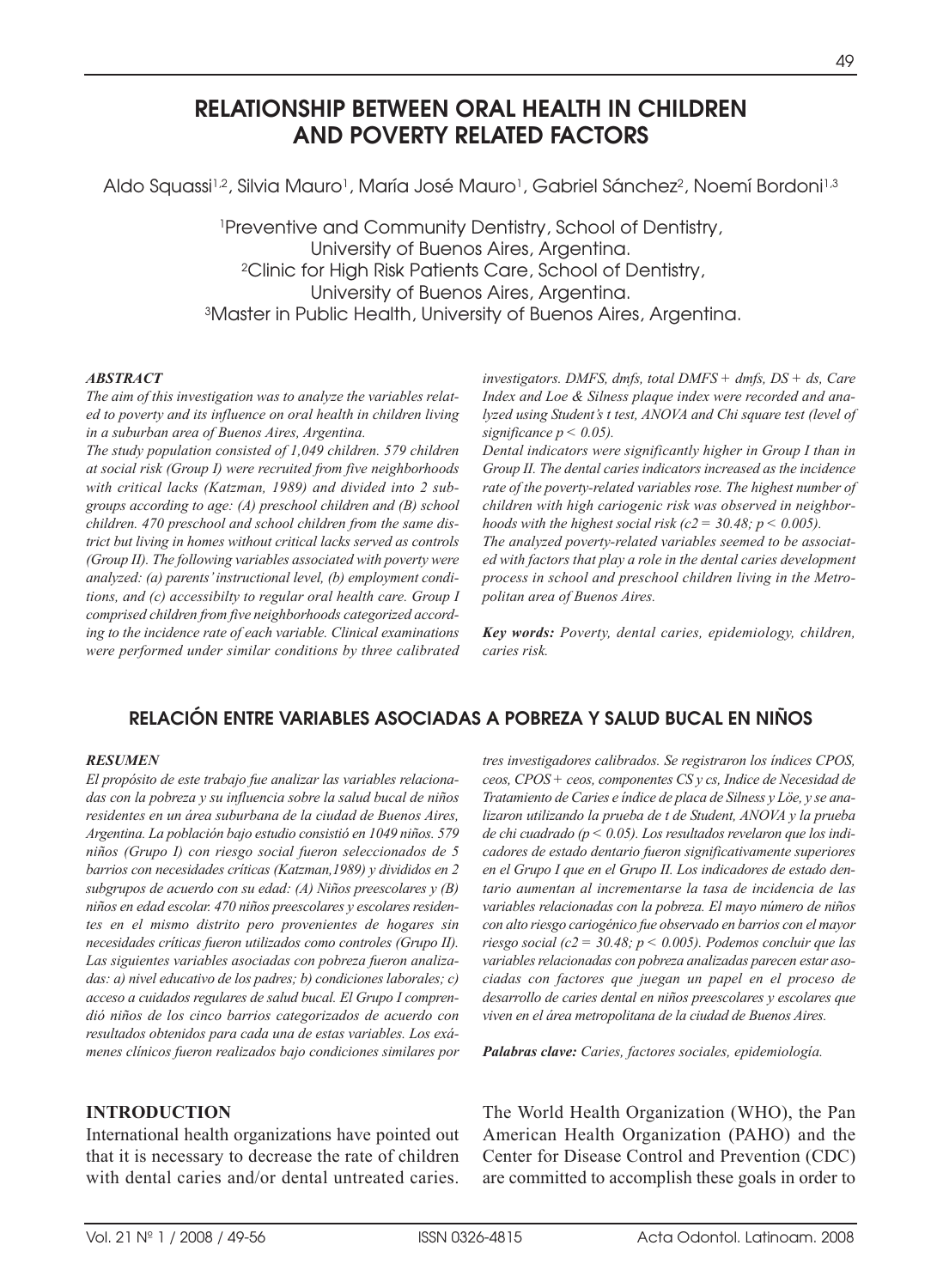reduce the existing inequalities. The governments agreed to achieve these goals through policies and programs to be made concrete through human resources development and funds allocations.

The aim of this study was to analyze the association between poverty-related variables and oral health in children living in a suburban area of Buenos Aires (Argentina).

#### • **Studies on poverty measurement**

Poverty is a multi-dimensional concept. It focuses on various aspects of deprivation, both income and non-income. It reflects disempowerment, insecurity when faced with shocks, lack of opportunities, income deprivation, shortfalls in consumption and inadequate supply of nutrition, poor access to education and low physical asset bases, dismal health status and health care access. It is expressed in each and all of them together. Poverty as a social construct cannot be reduced to quantitative aspects of measurement alone. Human Poverty Index (HPI) may be viewed as the synthetic expression of non-income dimensions of poverty<sup>1,2</sup>. Different perspectives have been employed for the measurement of poverty: (a) the biological approach<sup>3</sup> (b) the inequality approach<sup>2</sup>, and (c) the absolute/relative deprivation approach  $4-6$ . Three measures were used to reveal different aspects of poverty: incidence (*head-court index*), depth (*poverty-gap index)*, and severity (*squared povertygap index*) 2,7.

The poverty measurement according to the global incidence rate does not measure the extent of the gap between incomes and the poverty threshold and it is insensitive to incomes distribution among poor people. In order to avoid this deficiency, the proposal is to calculate the incidence rate of each individual variable to be analyzed, goods or characteristics1. This latter approach supports the decision to assess poverty from multi-dimensional perspectives.

## • **Relationship between poverty related variables and dental caries**

The relationship between dental health and poverty has been documented in studies conducted in underdeveloped countries and in vulnerable groups of developed countries with different health systems<sup>8-</sup> <sup>13</sup>. Sweeney *et al.*<sup>14</sup> found that children from the higher deprivation areas showed a significantly higher amount of missing and untreated teeth.

Prendergast *et al.*<sup>15</sup> conducted an analytical study using stratified samples of school children and questionnaires for parents, categorized according to the deprivation index of Townsend<sup>5</sup>. The results showed significant differences in the dmft index between poor and not poor children, but a relationship with ethnicity was not found.

Truin *et al*. <sup>16</sup> analyzed the caries experience in Dutch children. They found an increasing tendency in the percentage of caries-free children in families with middle or high income.

In developing countries, studies conducted in Argentina by Squassi *et al.*<sup>17</sup> and Bordoni *et al.*<sup>18</sup> showed a significant correlation between poverty and/or absence of dental health care and prevalence of dental caries. Freire *et al.*<sup>19</sup> studied the prevalence of caries and the need of dental treatment in Brazilian school children.

### **MATERIALS AND METHODS**

The study population consisted of 1,049 children. 579 children (Group I) were recruited from five different neighborhoods of Buenos Aires metropolitan area (Pilar County). These neighborhoods were identified as neighborhoods with critical lacks as they showed at least two of the following attributes $20$ :

- No sanitary facilities
- No access to drinkable water from the general network in the neighborhoods or in the house.
- 4 or more people living in one room (bathroom and kitchen not considered)
- House built on inappropriate lands, without permission or payments.
- More than one family per house.

The children and their families participated voluntarily, once they were contacted by an institution (Ronald Mc Donald Foundation) associated with the local hospital (Austral Hospital). Informed written consent was obtained from each participant according to the criteria of the School of Dentistry Ethical Committee, UBA.

470 children from the same district but living in residential neighborhoods without critical lacks served as controls (Group II). The children and their families participated voluntarily once they were contacted by a private institution that provides them with oral health care. Similar informed written consent was obtained.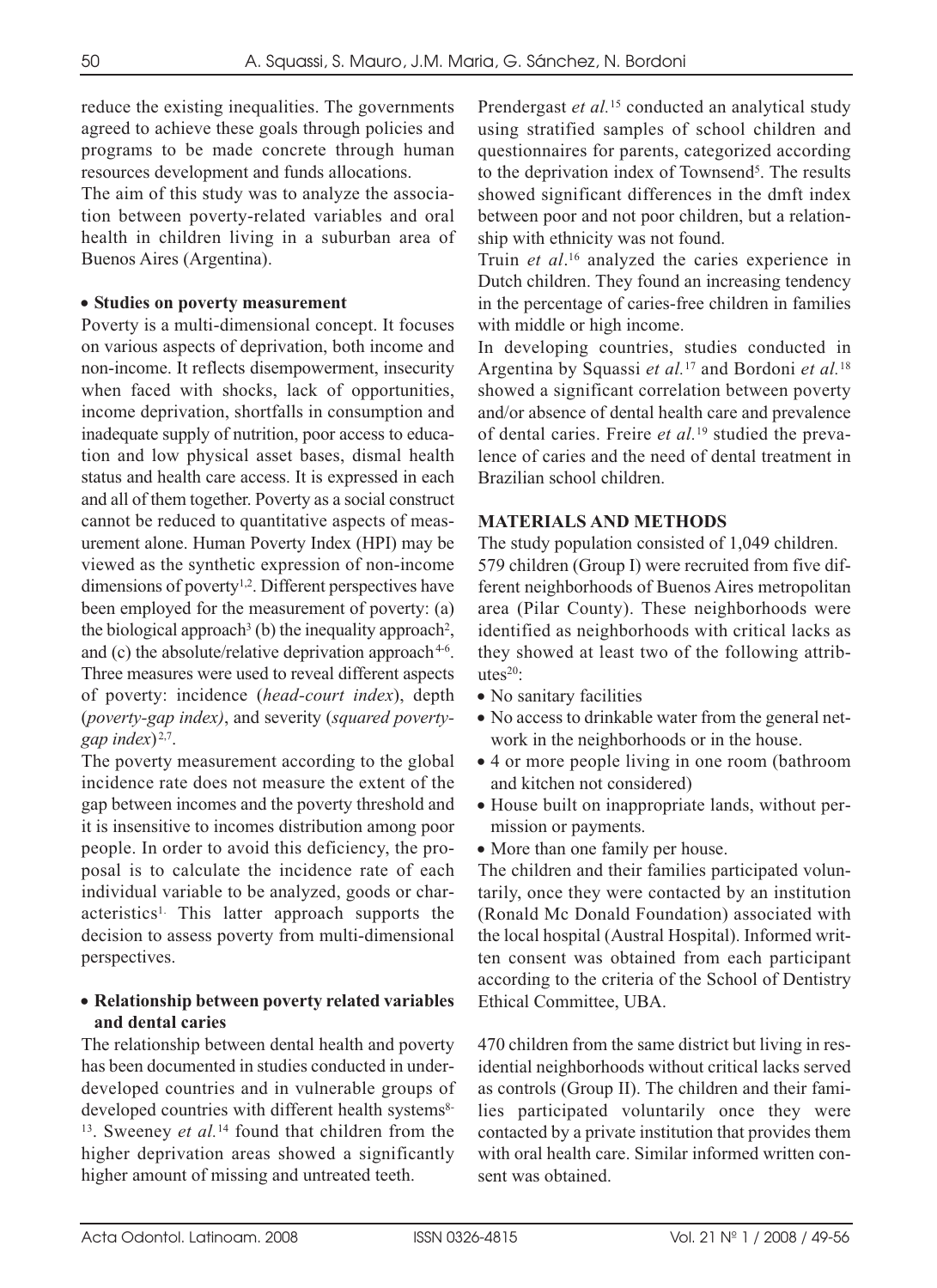| TABLE 1. Children's distribution in the different groups and sub-groups |                                                                     |                                                                  |  |
|-------------------------------------------------------------------------|---------------------------------------------------------------------|------------------------------------------------------------------|--|
| <b>GROUPS</b>                                                           | <b>SUB-GROUPS</b>                                                   |                                                                  |  |
|                                                                         | Α<br>PRE-SCHOOL CHILDREN                                            | в<br><b>SCHOOLCHILDREN</b>                                       |  |
| <b>SOCIAL RISK</b>                                                      | 313 children<br>aged $3.6 \pm 1.12$ y<br>(age range: $2$ to $6$ y)  | 266 children<br>aged $8.83 \pm 1.1$ y<br>(age range: 6 to 14 y), |  |
| NO SOCIAL RISK                                                          | 200 children<br>aged $3.9 \pm 0.5$ y<br>(age range: $1.8$ to $6y$ ) | 270 children<br>aged $8.0 \pm 1.5$ y<br>(age range: $6$ to 13 y) |  |

Both groups were divided into 2 sub-groups according to age: pre-school children (Group A), and schoolchildren (Group B).

The composition of the studied sample is shown in Table 1.

The following conditions were investigated in all children and accompanying persons of Group I, and the incidence rate of each condition was calculated and expressed as percentage:

- The *family labor activity:* number of homes with members older than 15 years without salaried employment or independent workers who work less than 20 days a month.
- The *schooling level*: number of homes with one or more members older than 15 years with incomplete primary or elemental schooling and/or with one or more children from 6 to 15 years oldnot registered in an educational institution.
- The *oral health care*: number of homes where no member receives regular oral health care (at least once a year excluding emergencies).

Clinical examinations were performed using visual and tactile methods under similar conditions by three previously calibrated investigators (Kappa score  $= 0.90$ , using similar dental instruments (Dental mirror and Hu Friedy No. 5 dental explorer). Decayed, missing and filled primary and permanent surfaces were recorded<sup>21</sup> and epidemiological analysis was performed (DMFS, dmfs, total DMFS + dmfs). Cariogenic risk was determined assessing dental plaque index, sugar intake daily frequency, tooth brushing frequency and the presence of active caries lesions including white spots<sup>22,23</sup>. The Care Index (FT / DMFT) x 100) was

calculated to measure the accessibility to health service<sup>24</sup>

The mean, standard deviation and/or the frequency of distribution of each variable were calculated. The level of significance of the differences in dental indicators between both groups was analyzed using Student's "t" test with suitable software applications (Primer 3.01, Mc Graw Hill, St. Louis, USA and Statistix 4.1, The Software Laboratory Inc, USA).

The level of significance of the difference in dental indicators among the five marginal neighborhoods (Group I B) was analyzed using ANOVA. Tables of contingence for Chi square test were employed to test differences in the gender and cariogenic risk distributions. Pearson correlation coefficient was used to test the correlation between the total decayed teeth and age. In all cases, a significance level of  $p < 0.05$  was used.

### **RESULTS**

Group I A consisted of 313 children, 162 girls (51.75%) and 151 boys (48.24%). Group II A included 200 children, 102 girls (51%) and 98 boys (49%).

Group I B comprised 266 children, 135 girls (50.75%) and 131 boys (49.25%). Group II B included 270 children, 135 girls (50%) and 135 boys (50%).

The incidence rate of the poverty-related conditions in the different neighborhoods is shown in Table 2. The general data recorded from the study population and the corresponding comparisons are shown in Tables 3, 4, 5 and 6.

Significant differences were found among the five neighborhoods at social risk (Group I B) when com-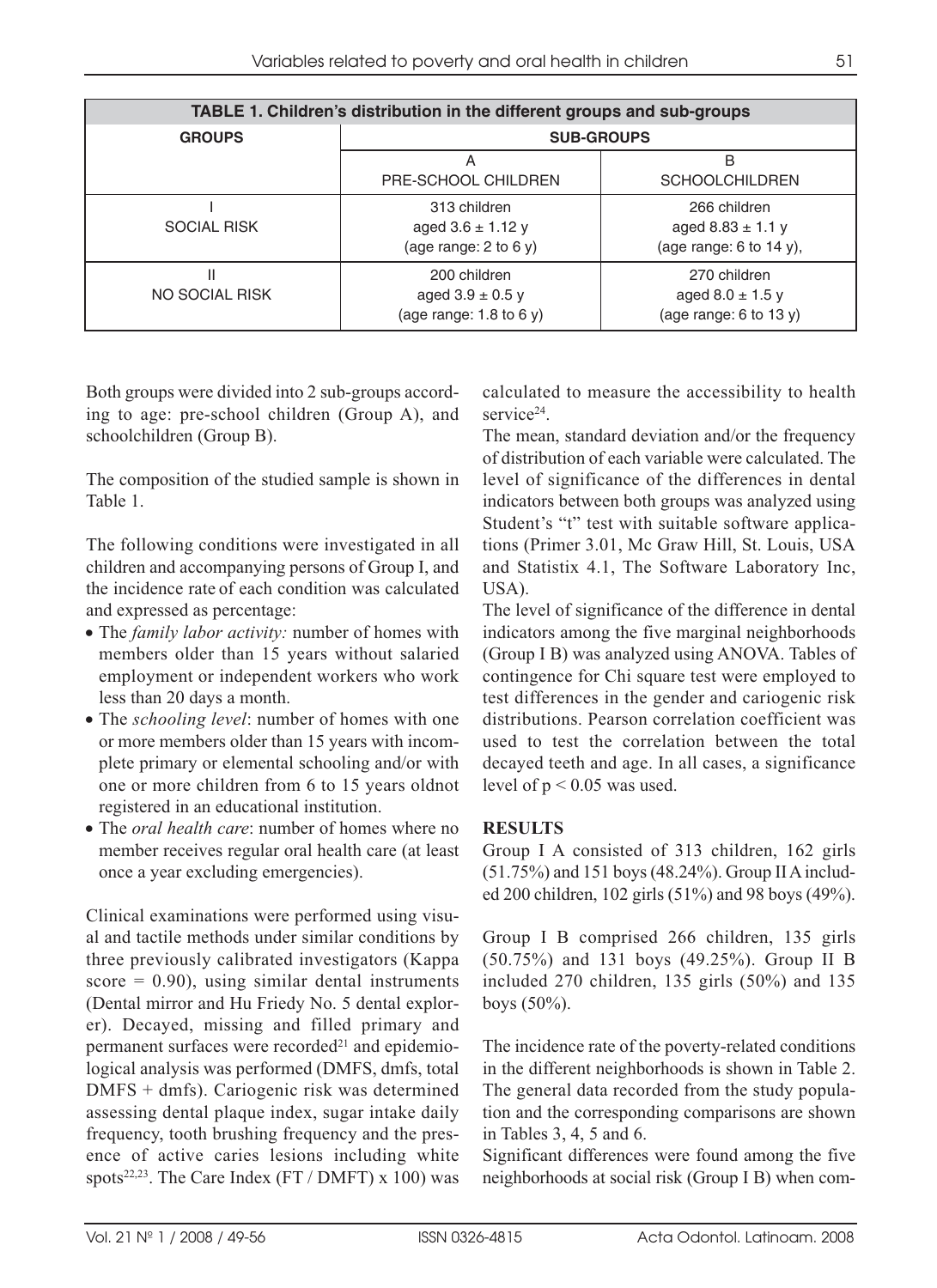| TABLE 2. incidence rate # of the poverty related conditions in the different neighborhoods |                                                                            |                                                                                                                                    |                                                                                          |
|--------------------------------------------------------------------------------------------|----------------------------------------------------------------------------|------------------------------------------------------------------------------------------------------------------------------------|------------------------------------------------------------------------------------------|
| Family<br><b>Condition</b><br>Neighborhood                                                 | 15 y.o.-members or older<br>without employment at<br>least 20 days a month | <b>Adult members with</b><br>incomplete elemental<br>schooling or child mem-<br>bers not registered in<br>educational institutions | <b>Members not provided</b><br>with annual oral health<br>care, excluding<br>emergencies |
| El Toro                                                                                    | 86%                                                                        | 100%                                                                                                                               | 100%                                                                                     |
| Los Tilos                                                                                  | 73%                                                                        | 100%                                                                                                                               | 92%                                                                                      |
| Villa Lujan                                                                                | 69%                                                                        | 96%                                                                                                                                | 90%                                                                                      |
| Santa Ana                                                                                  | 68.5%                                                                      | 87%                                                                                                                                | 91%                                                                                      |
| Open Door                                                                                  | 66%                                                                        | 74%                                                                                                                                | 70%                                                                                      |
| # The number of events (registered variables) divided by 100 families at risk              |                                                                            |                                                                                                                                    |                                                                                          |

| <b>TABLE 3. Dental status in preschool children</b> |                                                   |                                                       |                                        |
|-----------------------------------------------------|---------------------------------------------------|-------------------------------------------------------|----------------------------------------|
| <b>VARIABLE</b>                                     | <b>GROUP I A</b><br>(Social Risk)<br>$(X \pm SD)$ | <b>GROUP II A</b><br>(No Social Risk)<br>$(X \pm SD)$ | $t_{(511)}$                            |
| <b>DMFS</b>                                         | $0.96 \pm 0.23$                                   | $0.28 \pm 0.11$                                       | $2.09*$                                |
| D                                                   | $0.96 \pm 0.23$                                   | $0.28 \pm 0.11$                                       | $2.09*$                                |
| M                                                   | 0                                                 | 0                                                     | $\overline{\phantom{a}}$               |
| $\overline{\mathsf{F}}$                             | $\Omega$                                          | $\Omega$                                              | $\overline{\phantom{a}}$               |
| dmfs                                                | $3.82 \pm 0.32$                                   | $2.83 \pm 0.63$                                       | 23.47*                                 |
| d                                                   | $3.82 \pm 0.32$                                   | $1.00 \pm 0.5$                                        | 26.05*                                 |
| m                                                   | $\Omega$                                          | $\Omega$                                              | $\overline{\phantom{a}}$               |
| $\mathsf{f}$                                        | $\Omega$                                          | $1.83 \pm 0.5$                                        | 51.80*                                 |
| $DMFS + dms$                                        | $4.78 \pm 0.54$                                   | $3.11 \pm 0.33$                                       | $5.17*$                                |
| $DS + ds$                                           | $4.78 \pm 0.54$                                   | $2.11 \pm 0.22$                                       | 28.73*                                 |
| Decayed occlusal surfaces                           | $3.12 \pm 0.28$                                   | $2.11 \pm 0.22$                                       | $26.14*$                               |
| Decayed smooth surfaces                             | $0.54 \pm 0.21$                                   | 0                                                     | 37.26*                                 |
| Decayed proximal surfaces                           | $1.12 \pm 0.36$                                   | $\Omega$                                              | 46.18*                                 |
| Care Index<br>(FT+fT/DMFT+dmft).100                 | $\Omega$                                          | 63.8%                                                 | $\overline{\phantom{m}}$               |
| Plaque Index (Loe & Silness)                        | 0:10%                                             | 0:25%                                                 | $\chi^2$ = 11.56 <sup>*</sup> ; df = 3 |
|                                                     | 1:23%                                             | 1:27%                                                 |                                        |
|                                                     | 2:35%                                             | 2:25%                                                 |                                        |
|                                                     | 3:37%                                             | 3:23%                                                 |                                        |
| * Statistically significant ( $p < 0.05$ )          |                                                   |                                                       |                                        |

paring the total number of decayed primary and permanent surfaces (F = 6.56; p < 0.05): *Open Door*: 1.05  $\pm$  0.93; *Santa Ana*: 1.21  $\pm$  0.88; *Villa Lujan*: 1.63  $\pm$ 0.82; *Los Tilos*: 2.73 ± 1.06; *El Toro*: 2.86 ± 1.50). The higher values were recorded in those neighborhoods with the higher incidence rate of the poverty-related conditions. *El Toro* and *Los Tilos* neighborhoods showed the highest unemployment rates, along with the lowest educational level and no oral health coverage. The tooth brushing frequency was lower than 1

time/day and the sugar intake was 4.7 times/day, not being significantly different among neighborhoods (F  $= 2.28$ , p  $> 0.05$ ). The highest number of children with high cariogenic risk was also observed in the neighborhoods with the highest social risk indicators ( $c^2$  = 30.48; df = 8; p < 0.005). Only 4.5% of the children in Group I B were caries-free individuals.

The children in Group I did not show treated teeth  $(F = 0; f = 0)$  and the most prevalent component of DMFS and dmfs were DS (permanent decayed sur-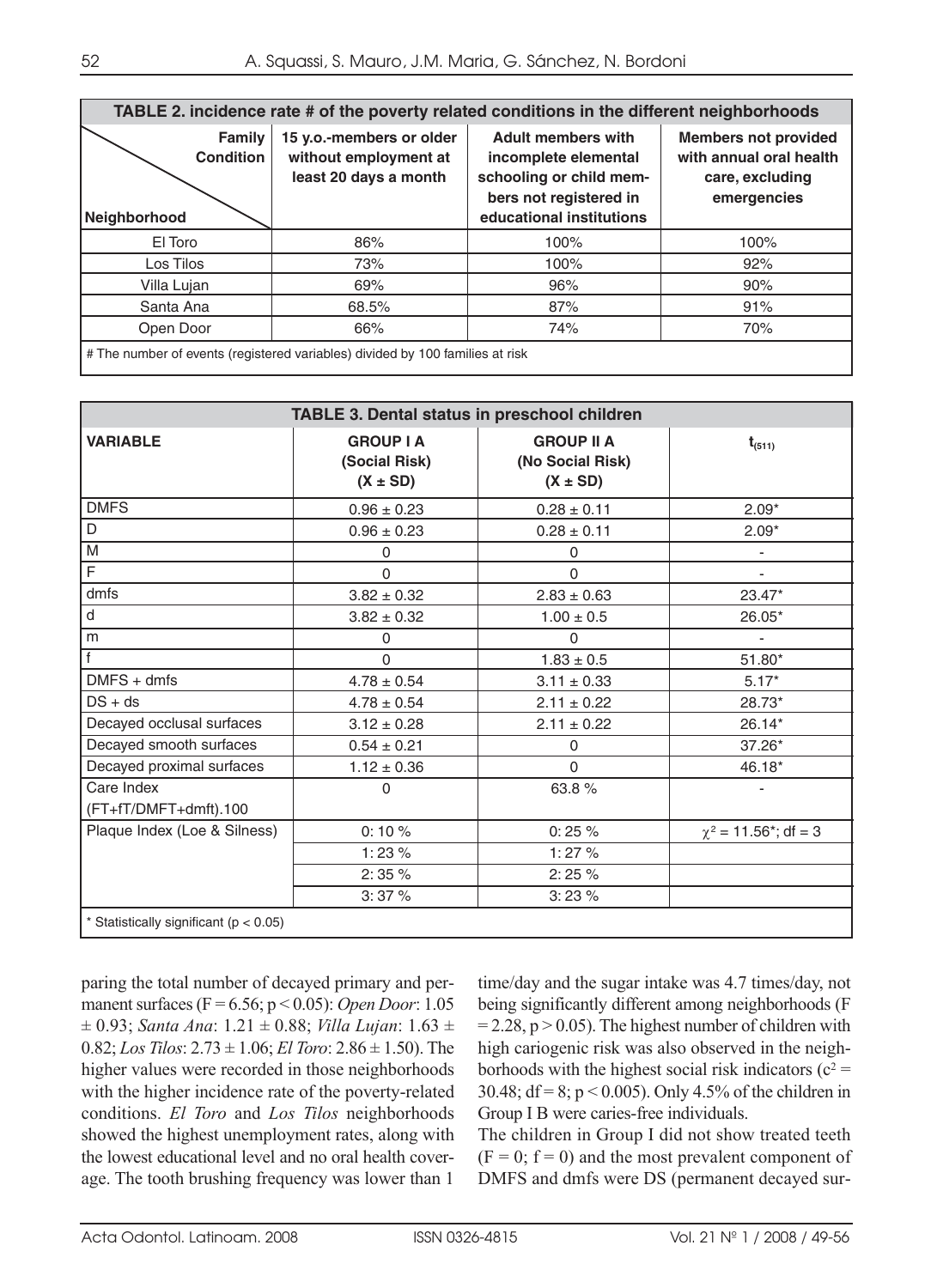| <b>TABLE 4. Dental status in school children</b> |                                                   |                                                       |                                         |
|--------------------------------------------------|---------------------------------------------------|-------------------------------------------------------|-----------------------------------------|
| <b>VARIABLE</b>                                  | <b>GROUP I B</b><br>(Social Risk)<br>$(X \pm SD)$ | <b>GROUP II B</b><br>(No Social Risk)<br>$(X \pm SD)$ | $t_{(534)}$                             |
| <b>DMFS</b>                                      | $3.25 \pm 0.83$                                   | $1.33 \pm 1.00$                                       | 20.48*                                  |
| D                                                | $3.25 \pm 0.83$                                   | $0.25 \pm 0.20$                                       | 57.71*                                  |
| M                                                | $\Omega$                                          | $0.03 \pm 0.01$                                       | 48.92*                                  |
| F                                                | 0                                                 | $1.05 \pm 0.41$                                       | 41.76*                                  |
| dmfs                                             | $2.75 \pm 0.14$                                   | $3.41 \pm 0.66$                                       | 16.24*                                  |
| d                                                | $2.75 \pm 0.14$                                   | $1.55 \pm 0.15$                                       | $11.26*$                                |
| m                                                | $\Omega$                                          | $0.06 \pm 0.03$                                       | 32.61*                                  |
| f                                                | $\mathbf{0}$                                      | $1.79 \pm 0.13$                                       | 64.56*                                  |
| $DMFS + dms$                                     | $6.00 \pm 0.35$                                   | $4.74 \pm 1.00$                                       | $19.70*$                                |
| $DS + ds$                                        | $6.00 \pm 0.35$                                   | $1.90 \pm 0.22$                                       | 69.27*                                  |
| Decayed occlusal surfaces                        | $2.83 \pm 0.11$                                   | $0.20 \pm 0.06$                                       | 71.78*                                  |
| Decayed smooth surfaces                          | $0.41 \pm 0.17$                                   | $0.20 \pm 0.06$                                       | $19.12*$                                |
| Decayed proximal surfaces                        | $1.38 \pm 0.21$                                   | $0.39 \pm 0.06$                                       | 74.42*                                  |
| Care Index<br>(FT+fT/DMFT+dmft).100              | $\Omega$                                          | 62.1 %                                                | --                                      |
| Plaque Index (Loe & Silness)                     | 0:3%                                              | 0:19%                                                 | $\chi^2$ = 149.13 <sup>*</sup> ; df = 3 |
|                                                  | 1:20%                                             | 1:56%                                                 |                                         |
|                                                  | 2:37%                                             | 2:17%                                                 |                                         |
|                                                  | 3:40%                                             | 3:8%                                                  |                                         |
| * Statistically significant ( $p < 0.05$ )       |                                                   |                                                       |                                         |

| <b>TABLE 5. Dental status in children at social risk</b> |                                                                                 |                                                                              |                          |
|----------------------------------------------------------|---------------------------------------------------------------------------------|------------------------------------------------------------------------------|--------------------------|
| <b>VARIABLE</b>                                          | <b>GROUP I A</b><br><b>Preschool children</b><br>at social risk<br>$(X \pm SD)$ | <b>GROUP I B</b><br><b>School children</b><br>at social risk<br>$(X \pm SD)$ | $t_{(577)}$              |
| <b>DMFS</b>                                              | $0.96 \pm 0.23$                                                                 | $3.25 \pm 0.83$                                                              | 97.93*                   |
| D                                                        | $0.96 \pm 0.23$                                                                 | $3.25 \pm 0.83$                                                              | 97.93*                   |
| M                                                        | 0                                                                               | $\Omega$                                                                     |                          |
| F                                                        | $\Omega$                                                                        | $\Omega$                                                                     |                          |
| dmfs                                                     | $3.82 \pm 0.32$                                                                 | $2.75 \pm 0.14$                                                              | 50.72*                   |
| $\sf d$                                                  | $3.82 \pm 0.32$                                                                 | $2.75 \pm 0.14$                                                              | $50.72*$                 |
| m                                                        | $\Omega$                                                                        | $\Omega$                                                                     |                          |
| $\mathsf{f}$                                             | $\Omega$                                                                        | $\Omega$                                                                     | $\overline{\phantom{a}}$ |
| $DMFS + dms$                                             | $4.78 \pm 0.54$                                                                 | $6.00 \pm 0.35$                                                              | $31.62*$                 |
| $DS + ds$                                                | $4.78 \pm 0.54$                                                                 | $6.00 \pm 0.35$                                                              | $31.62*$                 |
| Decayed occlusal surfaces                                | $3.12 \pm 0.28$                                                                 | $2.83 \pm 0.11$                                                              | 15.88*                   |
| Decayed smooth surfaces                                  | $0.54 \pm 0.21$                                                                 | $0.41 \pm 0.17$                                                              | $8.09*$                  |
| Decayed proximal surfaces                                | $1.12 \pm 0.36$                                                                 | $1.38 \pm 0.21$                                                              | $6.38*$                  |
| Care Index<br>(FT+fT/DMFT+dmft).100                      | $\Omega$                                                                        | 0                                                                            | --                       |
| Plaque Index                                             | 0:10%                                                                           | 0:3%                                                                         | $\chi^2 = 4.03$ ; df = 3 |
| (Loe & Silness)                                          | 1:23%                                                                           | 1:20%                                                                        |                          |
|                                                          | 2:35%                                                                           | 2:37%                                                                        |                          |
|                                                          | 3:37%                                                                           | 3:40%                                                                        |                          |
| * Statistically significant ( $p < 0.05$ )               |                                                                                 |                                                                              |                          |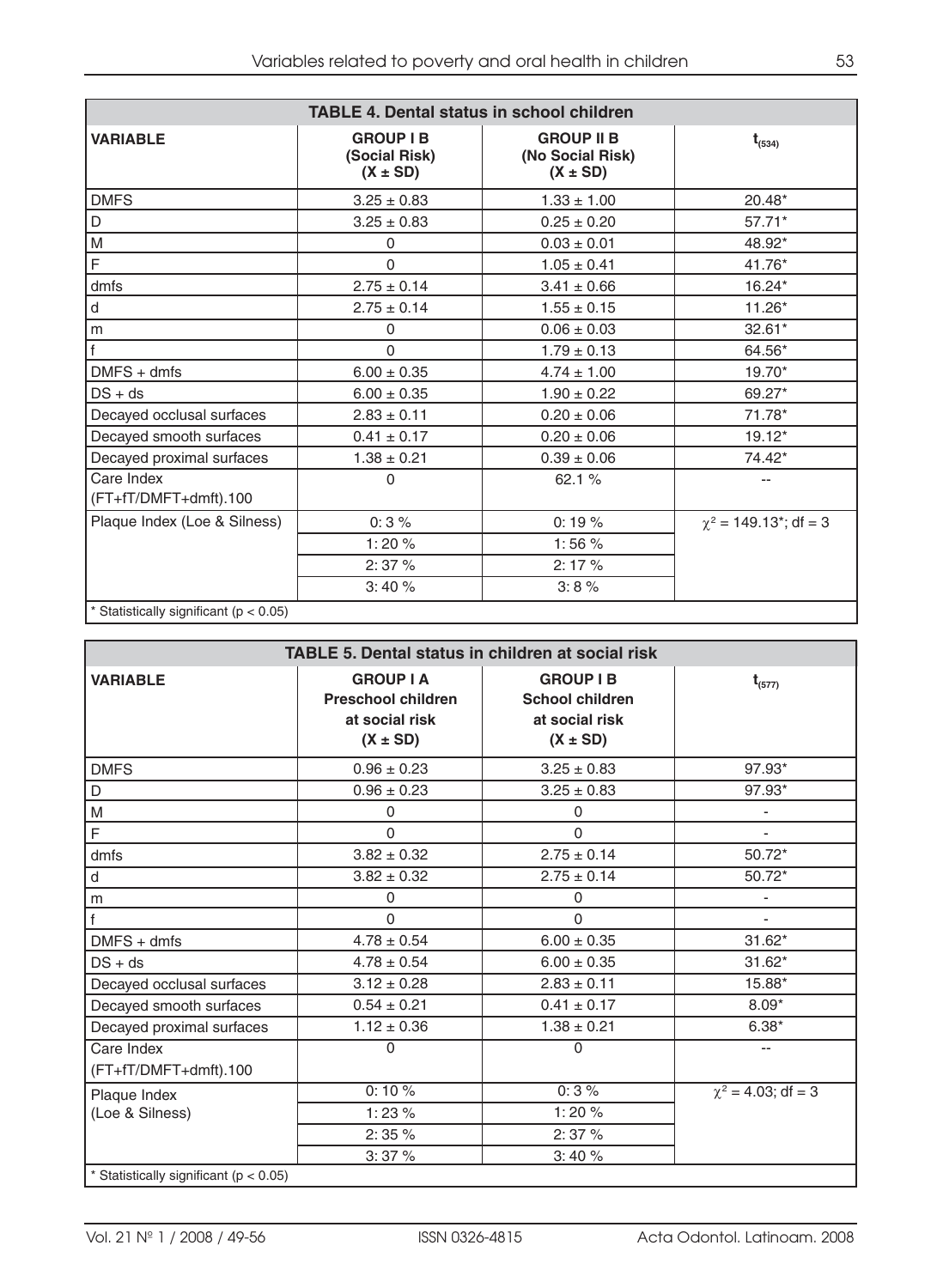| TABLE 6. Dental status in children with no social risk |                                                                                 |                                                                              |                                        |
|--------------------------------------------------------|---------------------------------------------------------------------------------|------------------------------------------------------------------------------|----------------------------------------|
| <b>VARIABLE</b>                                        | <b>GROUP I A</b><br><b>Preschool children</b><br>No social risk<br>$(X \pm SD)$ | <b>GROUP I B</b><br><b>School children</b><br>No social risk<br>$(X \pm SD)$ | $t_{(468)}$                            |
| <b>DMFS</b>                                            | $0.28 \pm 0.11$                                                                 | $1.33 \pm 1.00$                                                              | $14.77*$                               |
| D                                                      | $0.28 \pm 0.11$                                                                 | $0.25 \pm 0.20$                                                              | 1.91                                   |
| M                                                      | 0                                                                               | $0.03 \pm 0.01$                                                              | 42.41*                                 |
| F                                                      | 0                                                                               | $1.05 \pm 0.41$                                                              | 35.86*                                 |
| dmfs                                                   | $2.83 \pm 0.63$                                                                 | $3.41 \pm 0.66$                                                              | $9.60*$                                |
| ${\sf d}$                                              | $1.00 \pm 0.5$                                                                  | $1.55 \pm 0.15$                                                              | $17.07*$                               |
| m                                                      | 0                                                                               | $0.06 \pm 0.03$                                                              | 28.27*                                 |
| $\mathsf f$                                            | $1.83 \pm 0.5$                                                                  | $1.79 \pm 0.13$                                                              | 0.80                                   |
| $DMFS + dms$                                           | $3.11 \pm 0.33$                                                                 | $4.74 \pm 1.00$                                                              | $22.17*$                               |
| $DS + ds$                                              | $2.11 \pm 0.22$                                                                 | $1.90 \pm 0.22$                                                              | $10.23*$                               |
| Decayed occlusal surfaces                              | $2.11 \pm 0.22$                                                                 | $0.20 \pm 0.06$                                                              | 71.63*                                 |
| Decayed smooth surfaces                                | 0                                                                               | $0.20 \pm 0.06$                                                              | $47.12*$                               |
| Decayed proximal surfaces                              | $\Omega$                                                                        | $0.39 \pm 0.06$                                                              | 91.89*                                 |
| Care Index<br>(FT+fT/DMFT+dmft).100                    | 62.5 %                                                                          | 64.0%                                                                        | $-$                                    |
| Plaque Index                                           | 0:25%                                                                           | 0:19%                                                                        | $\chi^2$ = 19.73 <sup>*</sup> ; df = 3 |
| (Loe & Silness)                                        | 1:27%                                                                           | 1:56%                                                                        |                                        |
|                                                        | 2:25%                                                                           | 2:17%                                                                        |                                        |
|                                                        | 3:23%                                                                           | 3:8%                                                                         |                                        |
| * Statistically significant ( $p < 0.05$ )             |                                                                                 |                                                                              |                                        |

faces) and ds (primary decayed surfaces) respectively. The Care Index in Group I revealed no health service accessibility.

The Group II A children presented 32.15% treated surfaces, and the DMFS+defs mean value showed significant differences with the DS+ds value ( $t=2.56$ ;  $p > 0.01$ ). The Group II B presented 59. 91% treated surfaces and the DMFS+defs mean showed significant differences with the DS+ds value ( $t= 3.78$ ,  $p > 0.001$ ).

A moderate positive correlation between the number of decayed surfaces and age was observed in preschool children with social risk ( $r = 0.78$ ;  $p <$ 0.01). The total number of decayed teeth increased significantly up to 6 years of age, not showing significant differences up to 12 years of age. The frequency of pits and fissures was  $0.63 \pm 0.15$  in Group I A (relative frequency: 0.75/child) and 1.53  $\pm$  0.22 in Group I B (relative frequency: 2.56/child).

### **DISCUSSION**

The measurement of poverty shows several limitations. If poverty is measured through the incidence rate of one variable, it does not account for the extent of the income deficit, whereas the poverty line is insensitive to the number of people involved. None of the variables alone determines the variations in the distribution of incomes among poor people2. That is why we propose the investigation of different poverty-related variables such as relative deprivation conditions that may determine variations among the different family groups living in homes with critical lacks.

Our results show that children living in social risk, determined according to parents' educational level, unemployment, and oral health care show significant differences in terms of their history of dental caries. The poverty-related conditions investigated were found to be intervening factors related to dental status in children. The analysis of the variables related to social risk in the five neighborhoods included in this study revealed higher prevalence of the disease in those with worse living conditions. Egli and Gunai25 observed that the parents' level of education might be considered a good predictor of DMFT index in developing countries. In this study the parents'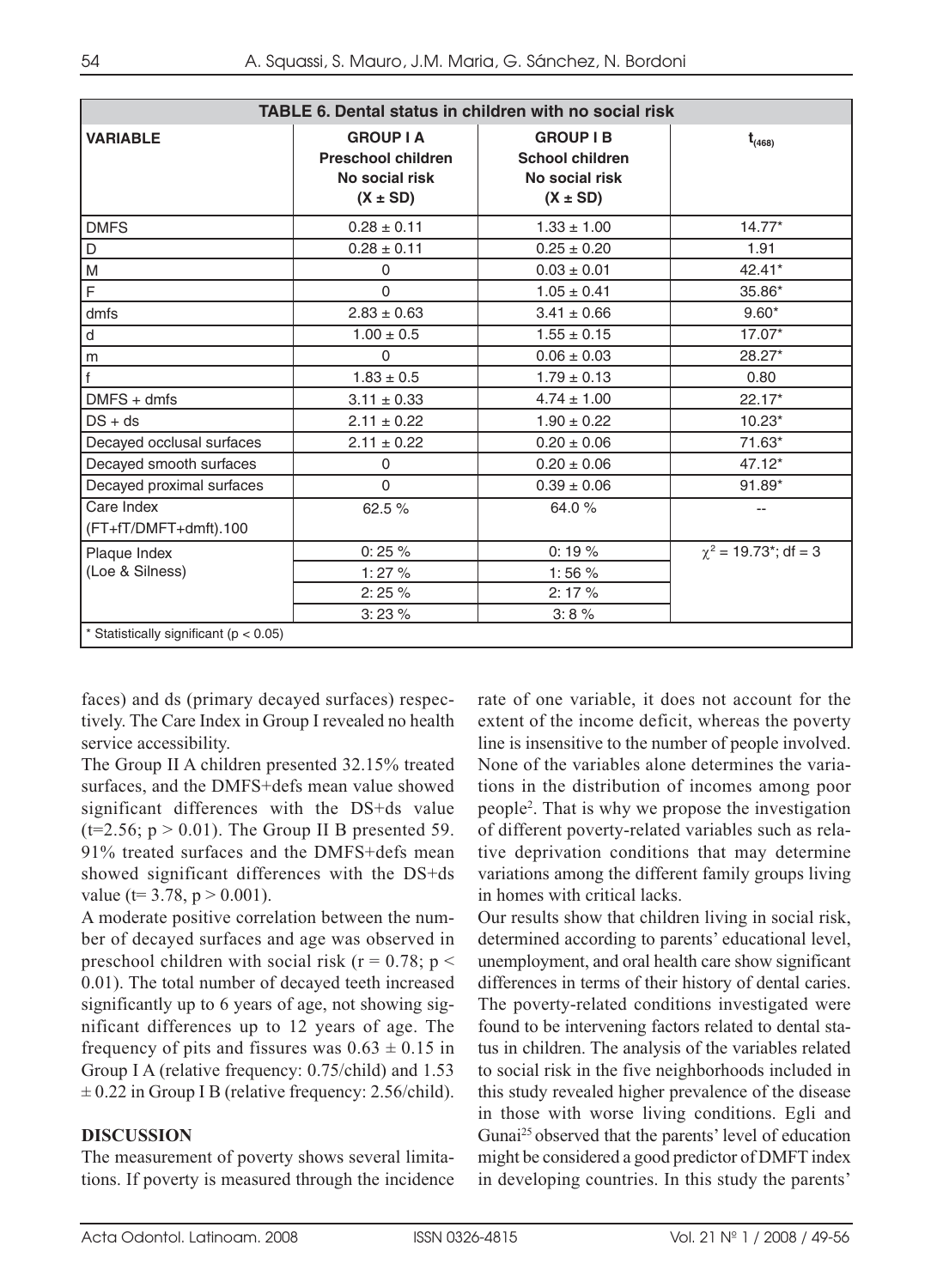educational level was included in the group of conditions related with the social risk category.

As regards the groups of children, 64.0% of the children in Group II B received dental care including preventive treatments, whereas 10% of those in Group I B referred having received some sort of dental care but did not show care-associated components. These findings are in agreement with studies by Vargas *et al.*<sup>9</sup> performed in Brazil, and by Naimar<sup>10</sup> on the population covered by Medicaid (USA). Peres *et al.*<sup>26</sup> informed that harmful social and biological risk factors accumulated in early life contributed to the development of a high level of dental caries in childhood.

Tikcle *et al.*<sup>12</sup> revealed that children irregularly treated showed a significantly higher dmft, d and m component than those regularly treated, and that significant inequities underlie in caries experience and the use of health services in children. These inequities recorded in marginal groups in developed countries coincide with those observed in children with health coverage, with different family socioeconomic status and educational level.

The Organization for Economic Cooperation and Development (OECD) and WHO havemade a joint publication entitled "Poverty and Health" in the Development Assistance Committee<sup>27</sup>. This document dedicated to health and poverty in developing countries provides a set of policy recommendations to a broad range of development agencies working on policy and operations. It provides a framework for action within the health system, and beyond it, through policies in other sectors and through global initiatives. In developing countries, breaking the vicious cycle of poverty and ill health is an essential condition for economic development and quality of life.

Some countries provide organized basic oral health services through public dental service to pre-school and school children. In the Nordic countries, between 80-95% of the children are seen by a dentist or a dental hygienist every year<sup>28</sup>. In other countries, screening is provided for all children or for those in certain age groups, or geographical areas or social conditions<sup>29</sup>.

Heller *et al.*<sup>30</sup> concluded that when screening is not practical, readily available demographic data may provide valuable oral health surveillance information for identification of high-risk communities but these data do not identify high-risk individuals. In these analyses, demographic data were more useful than dental insurance claims data for oral health surveillance purposes.

Windstrom28 informed that epidemiological studies show consistently higher utilization rates among those countries with higher educational levels. This study confirms these findings in a developing country.

There is considerable debate about whether to use a high-risk or a population strategy<sup>31-33</sup>. Widstrom<sup>28</sup> and Bordoni<sup>21,22</sup> have recommended following clinical guidelines or protocols considering not only the maximum of preventive measures, but also the goals to be reached, the actors involved, the operative strictness, their relevance and their editorial independence from the institutions.

Evidence-based treatment and patient oriented evidence should be based on reliable scientific literature showing that most available preventive measures are effective at least under some conditions. However, as the number of sensible best-practice guidelines in prevention increases, two problems remain. First, there are few studies on the cost-efficiency of different methods<sup>34</sup>, and second, the treatment guidelines are poorly known and used by general dental practitioners<sup>28</sup>. Some educational methods have demonstrated efficacy to modify the clinical professional practice according to the fee for service payment model<sup>35</sup>.

Schools of Dentistry and the providers of oral care must contribute to moving general oral disease prevention back to the people. Informed consumers must integrate preventive care to their daily routines and demand the application of rational and cost-effective clinical preventive measures.

### **CONCLUSIONS**

Dental caries indicators were significantly higher in the group that lives in homes with critical lacks and with a high incidence rate of poverty-related conditions than in the group without social risk.

Dental caries indicators and cariogenic risk factors were higher in the group of children from families living in poor conditions, in terms of the higher incidence rate of the studied poverty conditions.

The analyzed poverty-related variables seem to be associated with factors that play a role in the dental caries development process in school and preschool children living in the Metropolitan area of Buenos Aires.